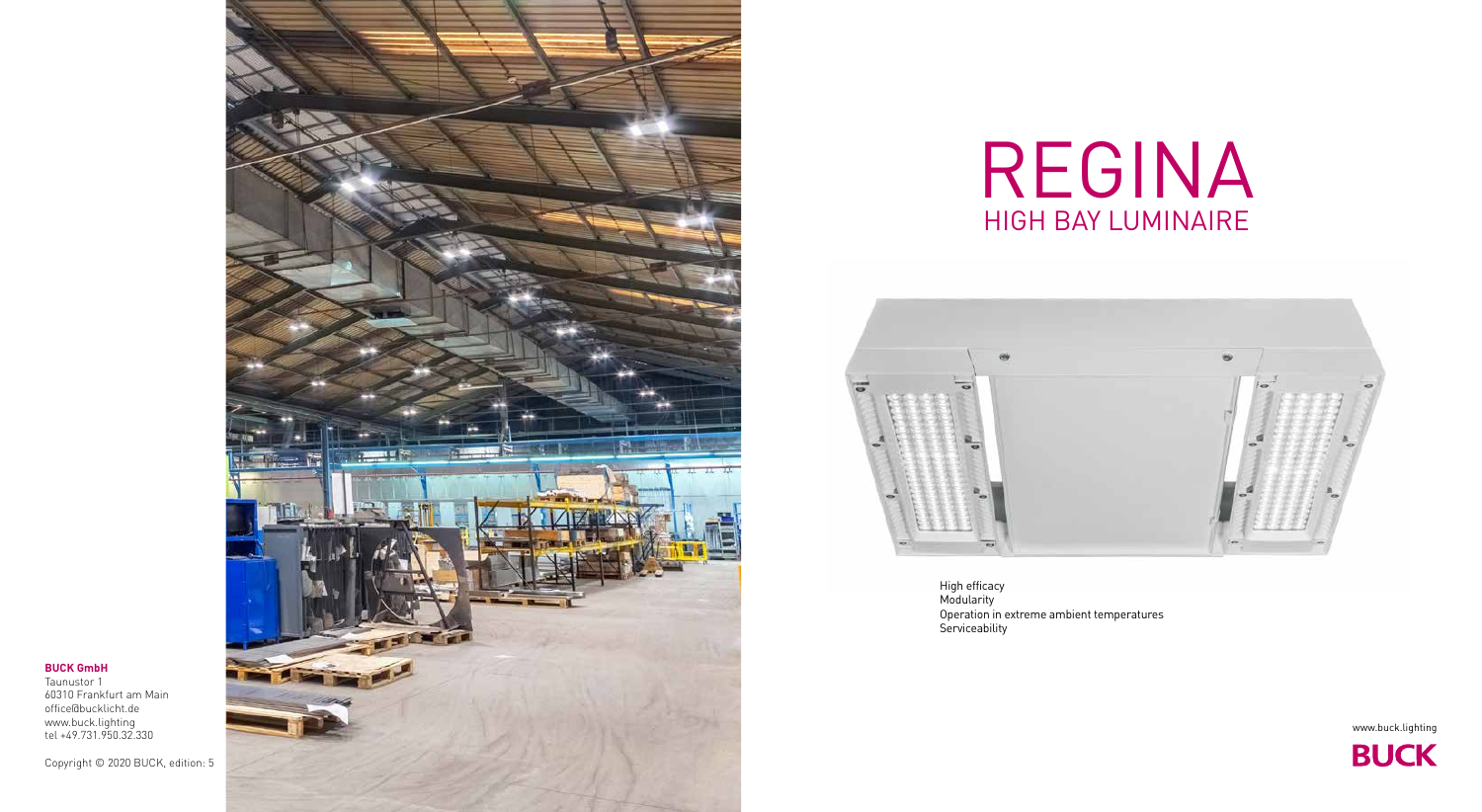

**REGINA** is high efficacy LED luminaire with system high efficiency of 152lm/W. Optimized for general illumination of industrial and warehouse facilities, for installation on big heights.



**ADVANTAGES** The combination of electrical and optical efficiency of the whole system, with a choice of different light distributions depending on the installation height and type of application. Significantly reduces required installed power compared to the luminaires with standard light sources. Integration in centralized control system can reduce power consumption, significantly shortening payback period.

Considering long life of all components, there is no need for maintenance during lifetime of luminaire, which leads to minimization of ownership cost.

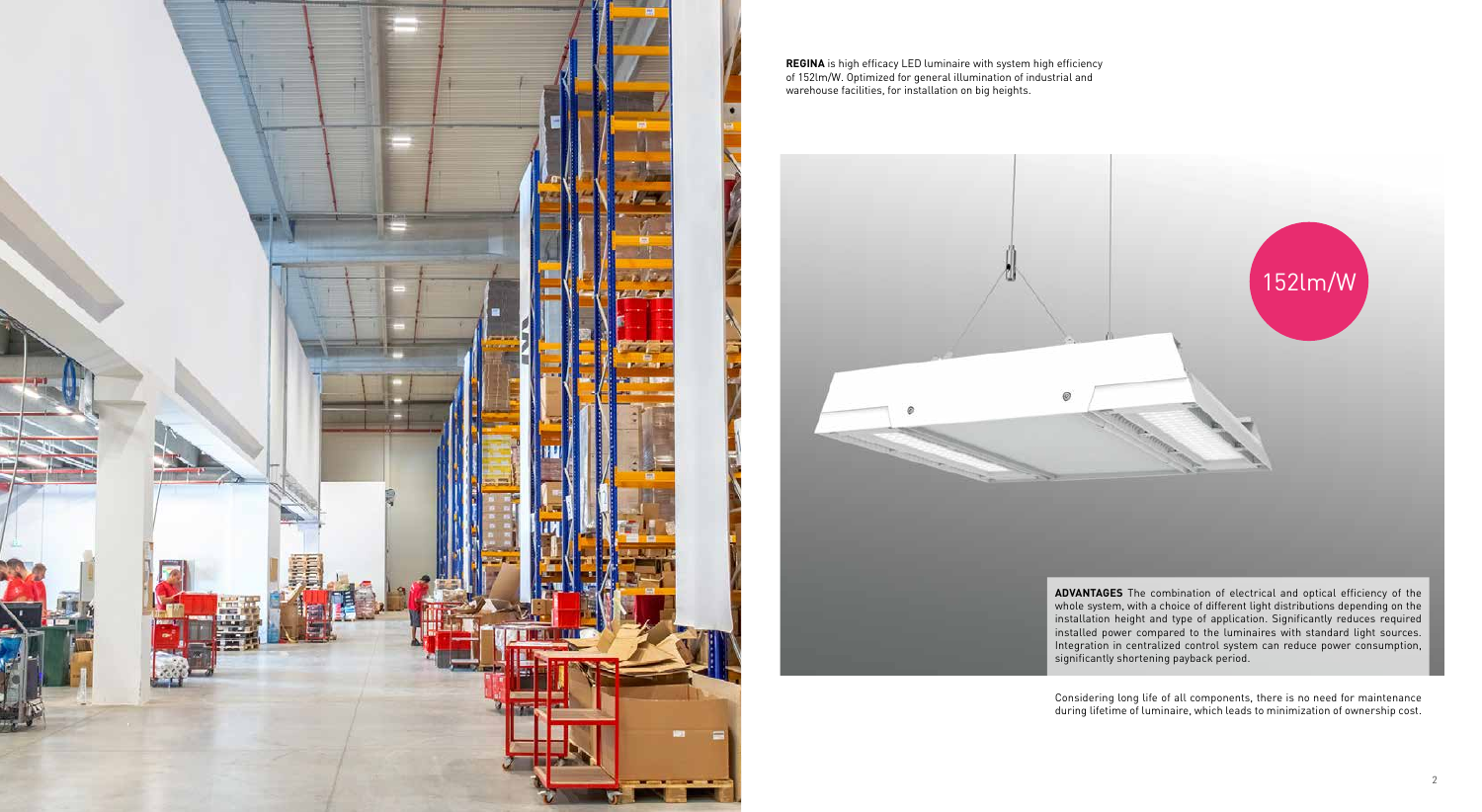

**CONSTRUCTION** Modular housing made of extruded aluminum. Die-casted heat sink can be multiplied for different power packages.

Watertight modules consist of high efficiency mid- power LEDs integrated into a heatsink with lens and gasket.



| Ingress protection rating              | IP65                             |
|----------------------------------------|----------------------------------|
| <b>Impact resistance</b>               | IK08                             |
| HT high temperature, -20°C up to +65°C | 11500lm, 23000lm, 46000lm        |
| HE high efficiency   -20°C up to +55°C | 14978lm, 29955lm, 59910lm        |
| <b>HO high output</b>                  | 21933lm. 43866lm. 87731lm        |
| <b>Housing</b>                         | Die casted and extruded aluminum |
| <b>Powder coating</b>                  | RAL 9006                         |
| Light colour temperature / CRI         | 4000K (6500K on request) / > 80  |
| <b>LED service life</b>                | >60.000h (L80B10) SDCM 3         |
| <b>Control gear</b>                    | ECG, DALI Programable            |
| <b>Driver efficiency</b>               | $>90\%$                          |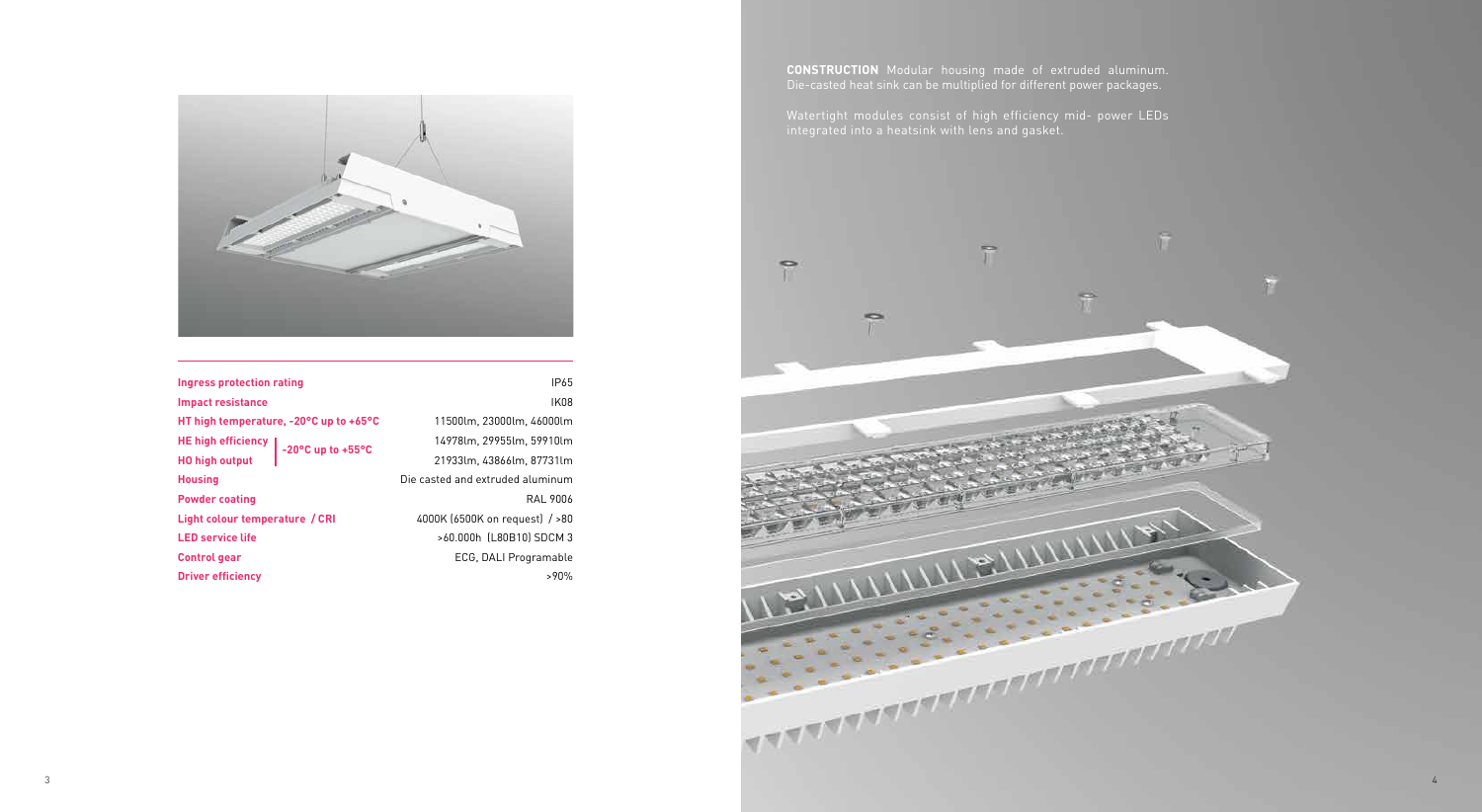**OPTICAL CHARACTERISTICS** The distribution of light is defined by TIR lens made of PC. Design of lenses allows good lighting uniformity and reduces glare to UGR<22.



**ELYPTICAL** Appropriate for high bay warehouses, ceiling heights **h= 8–20 m**





**WIDE**  Appropriate for open space production halls, ceiling heights **h= 8–20 m**







## ONE LUMINAIRE/ THREE TYPES OF OPTICS/ ALL PRODUCTION AND WAREHOUSE SPACES

one cominaincy trince titres or ortics/ acc rhoboction and wanehouse sraces<br>Two types of optics enable application of luminaire in different spaces of various volumes and requirements, from industrial Two types of optics enable application of tuminaire in ufflerent spaces of various volumes and requirements, from industrial<br>production plants to high bay warehouses. Optimal illumination with glare limitation UGR< 22, acc .<br>workplace illumination EN 12464-1. Additional safety aspect is no stroboscope effect on rotating parts of production machinery. oduction plants to high bay warehouses. Optimal illumination with glare limitation UGR< 22, according to the standard for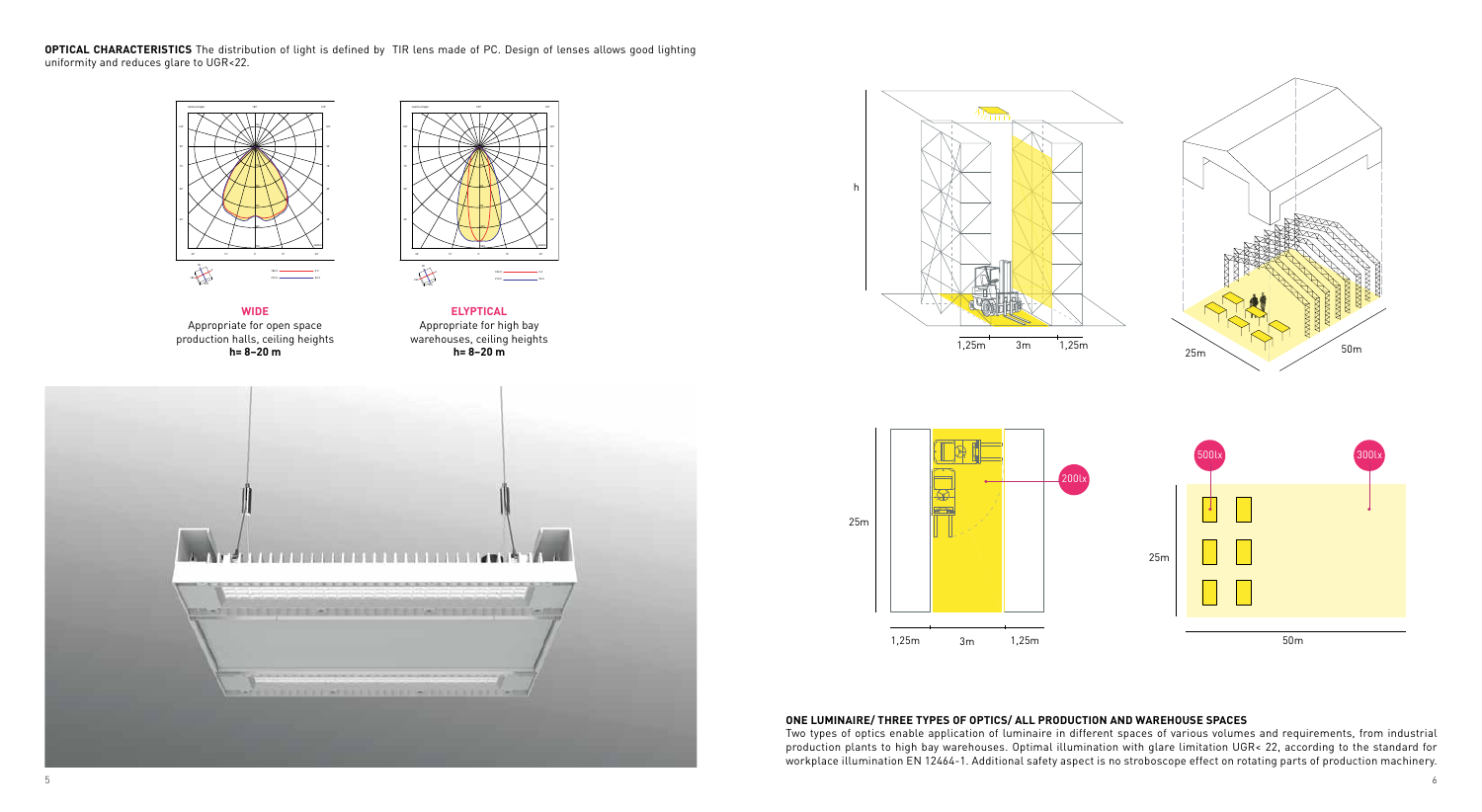**THERMAL PROPERTIES** Aluminum heatsink with vertical ribs promotes an air flow that cools the LEDs and allows smooth operation of lamps at extreme ambient temperatures, ranging from -20°C to +65°C. Overheating protection on the driver. The separation of light module and control gear prevents heat transfer to control gear, ensuring its longevity and reliability.

- LED Line units: 2 System luminous flux (lm@ Ta=25°C): 11500lm | 14978lm | 21933lm System power consumption: 76W | 100W | 159W Dimension A×B×h: 415×384×65mm Weight: 5kg
	-

LED Line units: 4 System luminous flux (lm@ Ta=25°C): 23000lm | 29955lm | 43866lm System power consumption: 151W|200W | 318W Dimension A×B×h: 769×415×65mm<br>Weight: 9.5kg Weight:









## **REGINA 2 HT | HE | HO**

## **REGINA 4 HT | HE | HO**

## **REGINA 8 HT | HE | HO**

LED Line units: 8 System luminous flux (lm@ Ta=25°C): 46000lm | 59910lm | 87731lm System power consumption: 302W | 401W | 636W Dimension A×B×h: 769×830×65mm Weight: 16kg



HT - high temperatrue, -20°C up to +65°C HE - high efficiency HO - high output -20°C up to +55°C

## **MODULARITY**